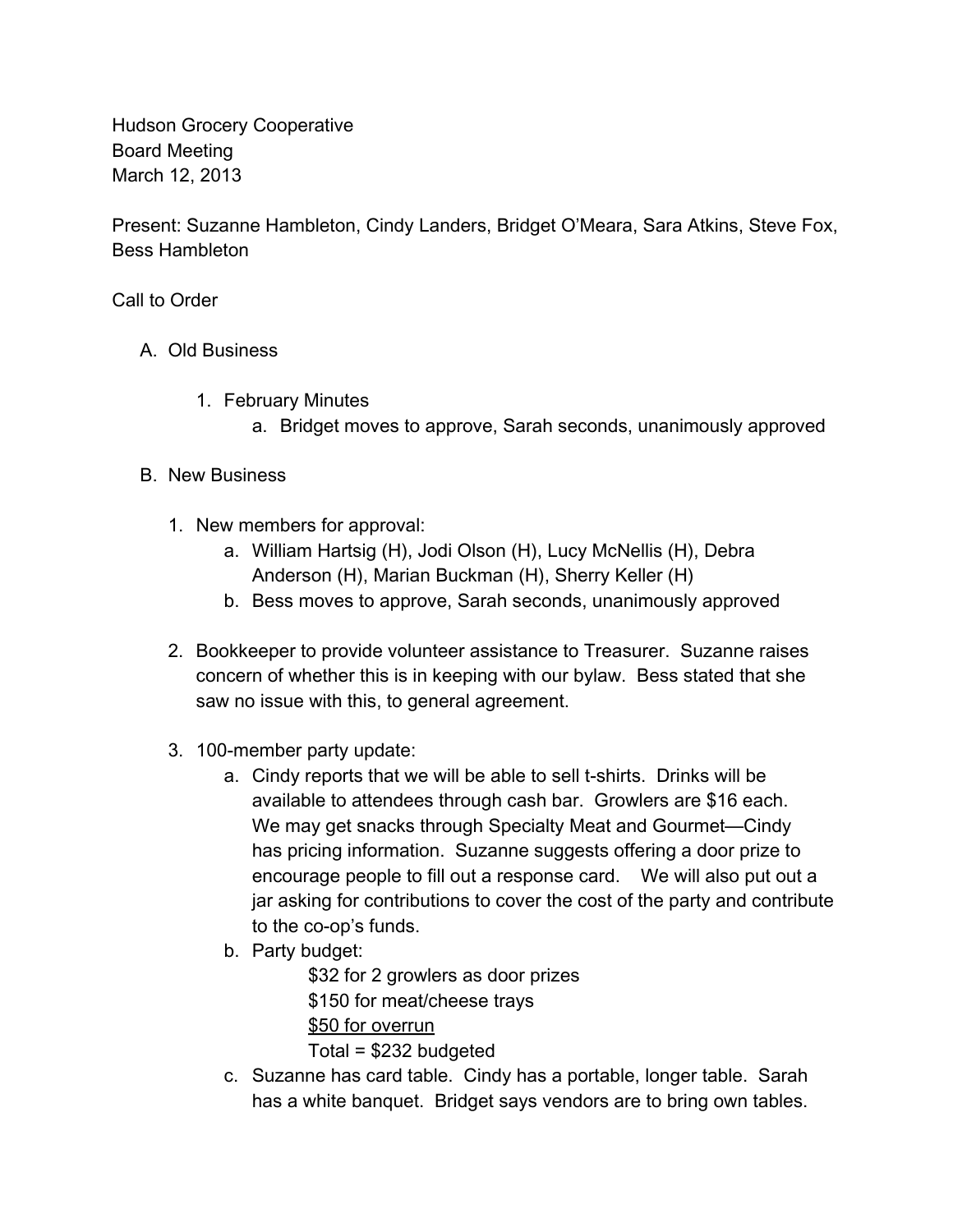Some discussion of where food should go, and table by door to greet people and have member applications. Sarah will do printing of batch of applications. Sam Salter should be bringing his own gear for music.

- d. Party starts at 6:30 pm. Board members should be there at 6:00 pm if possible.
- e. Sarah moves to approve budget of \$232, Steve seconds, unanimously approved.
- 4. Review of UCUR Conference, attended by Suzanne and Cindy, along with Cindy's husband. Suzanne provided a copy of notes for board's review. Suzanne and Cindy shared some discussion of co-ops visited.
- 5. Elevator speech.
	- a. Suzanne shared her presentation drafted with an eye toward the home parties. Sarah discusses what elevator speech should look like—brief, main points, with call to action (30-second "radio spot").
	- b. Discussion of key / Q&A points:
		- i. Local foods and local producers
		- ii.Looking at downtown location—underserved market, would serve as a magnet business
		- iii. Patronage dividends and member benefits
		- iv. Local ownership—no one can buy it out from under us (as opposed to County Market, owned by Cub, owned by SuperValu—or like the Green Bay Packers, who have never threatened to leave Wisconsin)
		- v. Keeping our dollars in the local economy
		- vi. Building community through local buying power
		- vii. Provide information and education
	- c. Some discussion of statistics from Kelly Kane regarding the amount of money flowing out of the region because we don't buy local. Steve shares anecdote of Hudson resident who moved here from Minnesota, works and shops in Minnesota, and has never been to downtown Hudson despite living here.
	- d. Discussion of our existing talking points—Cindy will review and revise from this starting point to come up with a hand-out for the 100-member party.
	- e. Discussion of needing to energize members, that job isn't done when you get a new owner until that person is motivated to spread the word and recruit new owners themselves.